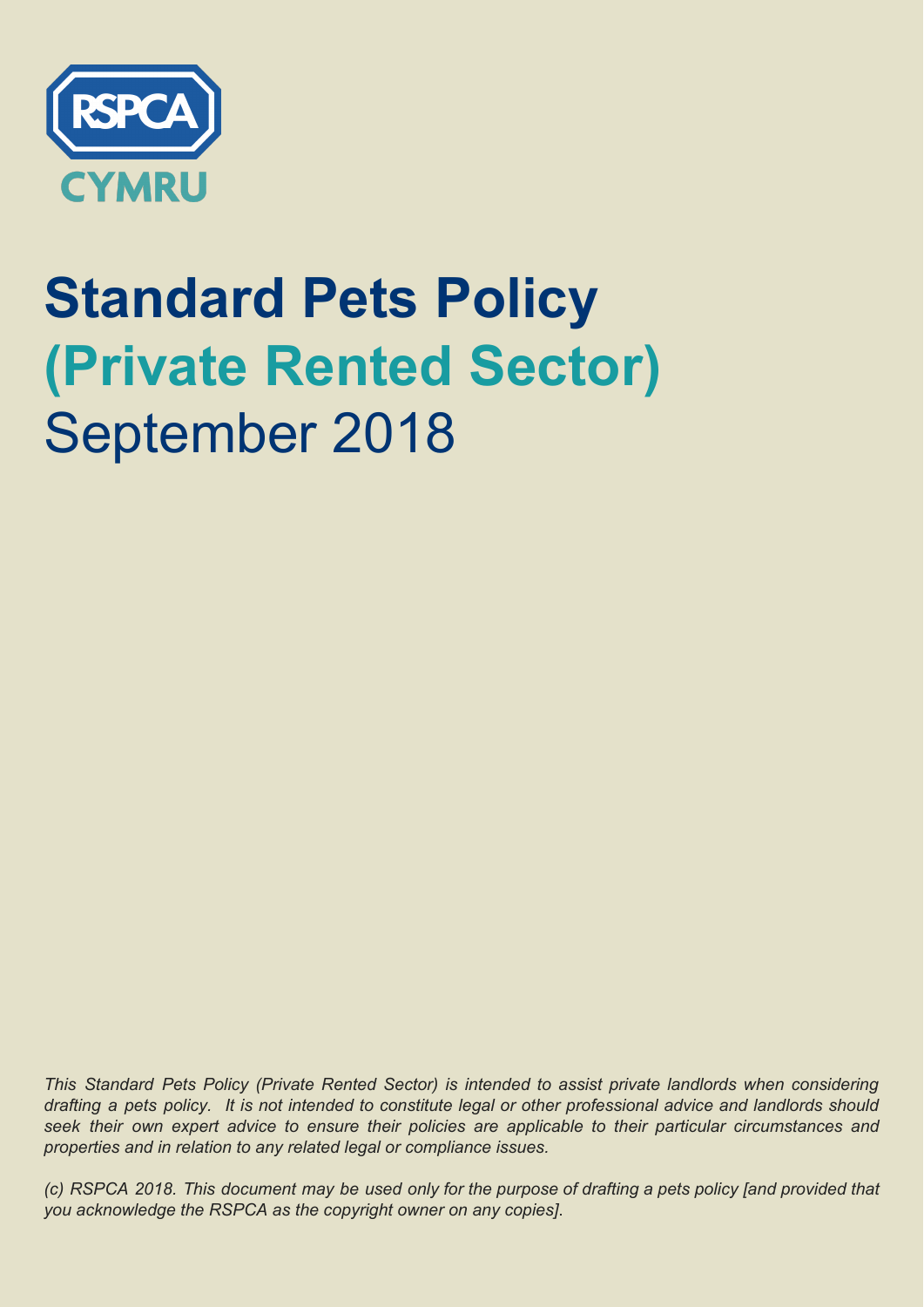

| Landlord:                |  |
|--------------------------|--|
| Tenant(s):               |  |
| Pet name(s) & breed(s):  |  |
| <b>Property address:</b> |  |

## **1.0 Policy Statement**

- 1.1 This policy is relevant to all animals kept by tenants, including mammals, birds, reptiles, amphibians, fish, insects and other invertebrates, hereafter referred to as 'pets'.
- 1.2 Tenants, relatives and visitors must not keep any pet at the property unless they have written permission to do so from the landlord.
- 1.3 The landlord may take action against tenants where they do not have written permission to keep a pet, or there is a breach of the tenancy such as tenants allowing pets to cause nuisance. This includes, but is not limited to, noise nuisance, fouling, damage to property (internally and externally), causing injury to others through biting, and anything else deemed a nuisance. Consideration will be given to some pets' natural behaviour to vocalise of which there are no recommended means of control.
- 1.4 Tenants are requested to provide a reference for their pets from their former landlord if they have rented with their pets previously.
- 1.5 This procedure has been developed by the RSPCA's Science and Policy teams. Tenants should read the Welsh Government's Codes of Practices for their pet, which are available on the Welsh Government's website [\(https://beta.gov.wales/animal-welfare-pets\)](https://beta.gov.wales/animal-welfare-pets). Additional advice and guidance on how to best look after specific animal types can be found on the RSPCA's website (<https://www.rspca.org.uk/adviceandwelfare/pets>).
- 1.6 This policy will apply for the duration of the tenancy and any renewals.
- 1.7 In applying this policy, the landlord will consider special circumstances, where these can be demonstrated.

## **2.0 Conditions of having a pet**

- 2.1 There are certain conditions that tenants will be required to demonstrate if they wish to have a pet at their property:
- 2.2 Anyone who is responsible for an animal, even on a temporary basis, is required under The Animal Welfare Act 2006 to care for them properly. This means taking reasonable steps to ensure that their welfare needs are met. These needs include:
	- 1. The need for a suitable environment.
	- 2. The need for a suitable diet.
	- 3. The need to be able to exhibit normal behaviour patterns.

| Last updated: Nov 2018 | <b>RSPCA Cymru Standard Pets Policy (Private Rented Sector)</b> | Page 1 |
|------------------------|-----------------------------------------------------------------|--------|
|------------------------|-----------------------------------------------------------------|--------|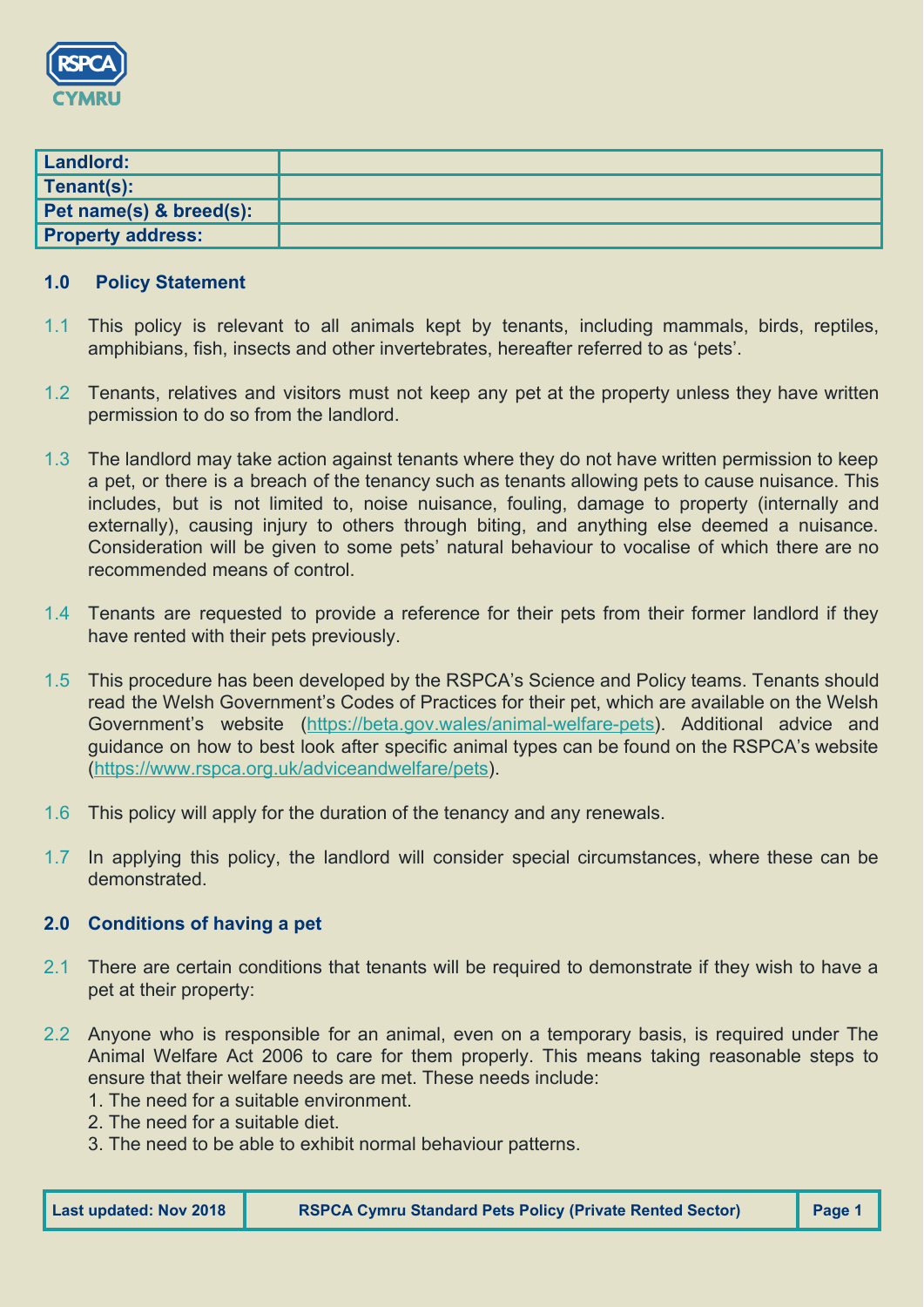

.

- 4. The need to be housed with, or apart from, other animals.
- 5. The need to be protected from pain, suffering, injury and disease.
- 2.3 Pets must not be left unsupervised in the property for long periods of time, the duration of which is dependent on animal type. Not only could this cause distress to the pet, but it could also cause disturbance to neighbours. If tenants are in full-time employment or have full-time commitments, they may be asked to demonstrate how their pet will receive appropriate care. All pets, irrespective of species, need to be checked on a daily basis and tenants should ensure a process is in place if they are away from the property.
- 2.4 Routine healthcare needs to include regular preventative control of parasites such as fleas and worms, vaccinations and neutering where appropriate. Properties also need to be regularly treated to help prevent fleas. Tenants may be asked to provide details of a vet and/or evidence that the pet is regularly treated.
- 2.5 Animals can have specific needs for example in terms of environment, space and nutrition. Tenants must take this - and their own individuals circumstances - into account when considering ownership. It may be difficult to meet the individual pets' needs, in which case ownership is discouraged.
- 2.6 Pets must not be allowed to foul inside the property, except for caged pets and pets trained to use a litter tray. Any fouling must be removed immediately from the garden or outside areas and disposed of safely and hygienically.
- 2.7 The breeding of animals for a tenants' business, hobby or any other reason is prohibited.
- 2.8 It is a legal requirement to microchip dogs and keep contact details up-to-date and tenants should ensure all pets (e.g cats, ferrets and rabbits) are microchipped, where appropriate.
- 2.9 All tenants granted permission to have a pet at their property will be required to complete a Pet Welfare document (appendix four). This document will ensure that the landlord is aware of the number of pets on the property, whether the pets have vaccinations and are microchipped. In addition, contact details of a family member or friend who can be contacted in the case of an emergency will be required. Under the Control of Dogs Order 1992, all dogs must have a collar with the name and address of the owner, to be worn in public.
- 2.10 Any modification to the property (for example, installing cat flaps, reinforcing fencing, building outdoor sheds) must have prior landlord permission. Some structural modifications may also require permission from the local authority planning team.
- 2.11 Any tenant moving property, whether through eviction, absconding or abandonment, must take any pets with them before moving out. Failure to do so could result in costs being recharged to the tenant and the police or RSPCA being informed. If the tenant plans to be away from the property for a period of time (e.g. overnight), they must make arrangements for the care of their pet/s, including meeting all the pets welfare needs and checking on their pets at least daily.

| <b>Last updated: Nov 2018</b> | <b>RSPCA Cymru Standard Pets Policy (Private Rented Sector)</b> | Page 2 |
|-------------------------------|-----------------------------------------------------------------|--------|
|-------------------------------|-----------------------------------------------------------------|--------|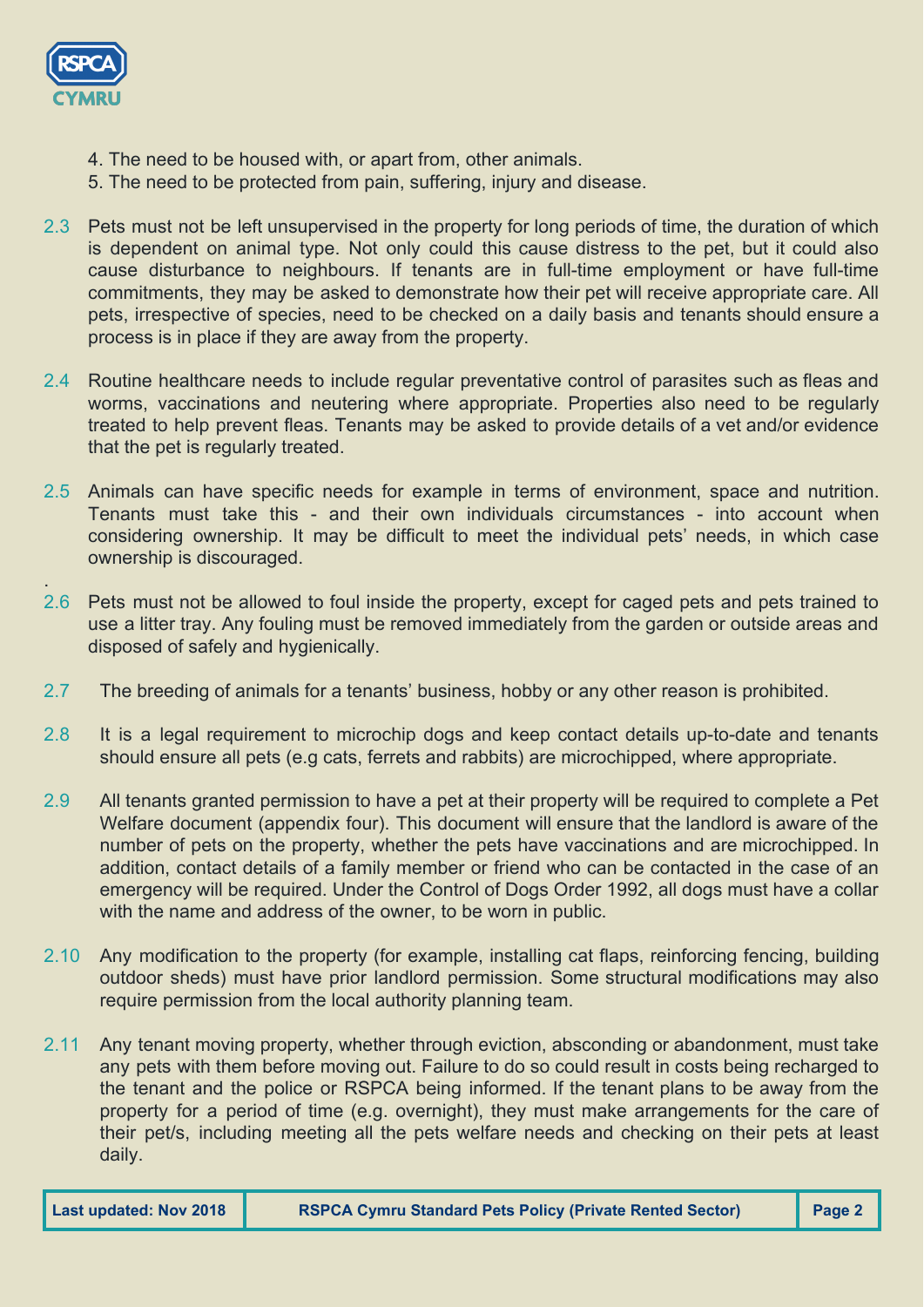

2.12 Under no circumstances must pets be tethered. Tethering can lead to injuries and restricts the ability of animals to behave normally. Should evidence of this be brought to the attention of the Landlord this information will be passed to the relevant authorities or the RSPCA.

# **3.0 Permission process**

- 3.1 Any tenant requesting to keep any pets at their property must complete a landlord permission form. Permission will not be unreasonably withheld.
- 3.2 Where permission is granted, a letter will be sent informing the tenant of the conditions (appendix one).
- 3.3 Agreement to abide by the conditions (appendix two) will need to be signed by the tenant.
- 3.4 Where permission to keep an assistance dog is received, permission will be approved in line with the Equality Act 2010 on receipt of the correct proof of registration.
- 3.5 Where permission is refused, a letter will be sent outlining the reasons for this decision (appendix three). Examples of reasons why permission may be refused are referred to in section 4.0. This list is not exhaustive.
- 3.6 Where the landlord becomes aware that a tenant has a pet but does not have the required consent, the tenant will be advised to submit a retrospective request for permission. The request will be processed in the same manner as a current request.
- 3.7 In the case where a pet with landlord's consent passes away, a further request would be required for any replacement or additional pets.
- 3.8 Permission will only be granted where an assessment indicates that the size of the property is adequate for the type of pet requested.

#### **4.0 Special circumstances**

- 4.1 Section 1 of the Dangerous Dogs Act 1991 will apply to all requests for permission. Under the Act it is an offence to possess any dog of the type known as Pit Bull Terrier, Dogo Argentino, Fila Braziliero and Japanese Tosa unless they have secured exemption from the prohibition. This means that a court was satisfied that the dog posed no risk to public safety and has been placed on the Index of Exempted Dogs (IED). The owner must meet the conditions of exemption as follows:
	- the dog must be neutered and microchipped;
	- the owner/keeper must take out (and renew each year) third party insurance for the dog;
	- the dog must only be taken out in public by someone over the age of 16, kept on a lead and muzzled when in public;
	- the dog must not be bred from, gifted or otherwise disposed of and

| Last updated: Nov 2018 | <b>RSPCA Cymru Standard Pets Policy (Private Rented Sector)</b> | Page 3 |
|------------------------|-----------------------------------------------------------------|--------|
|------------------------|-----------------------------------------------------------------|--------|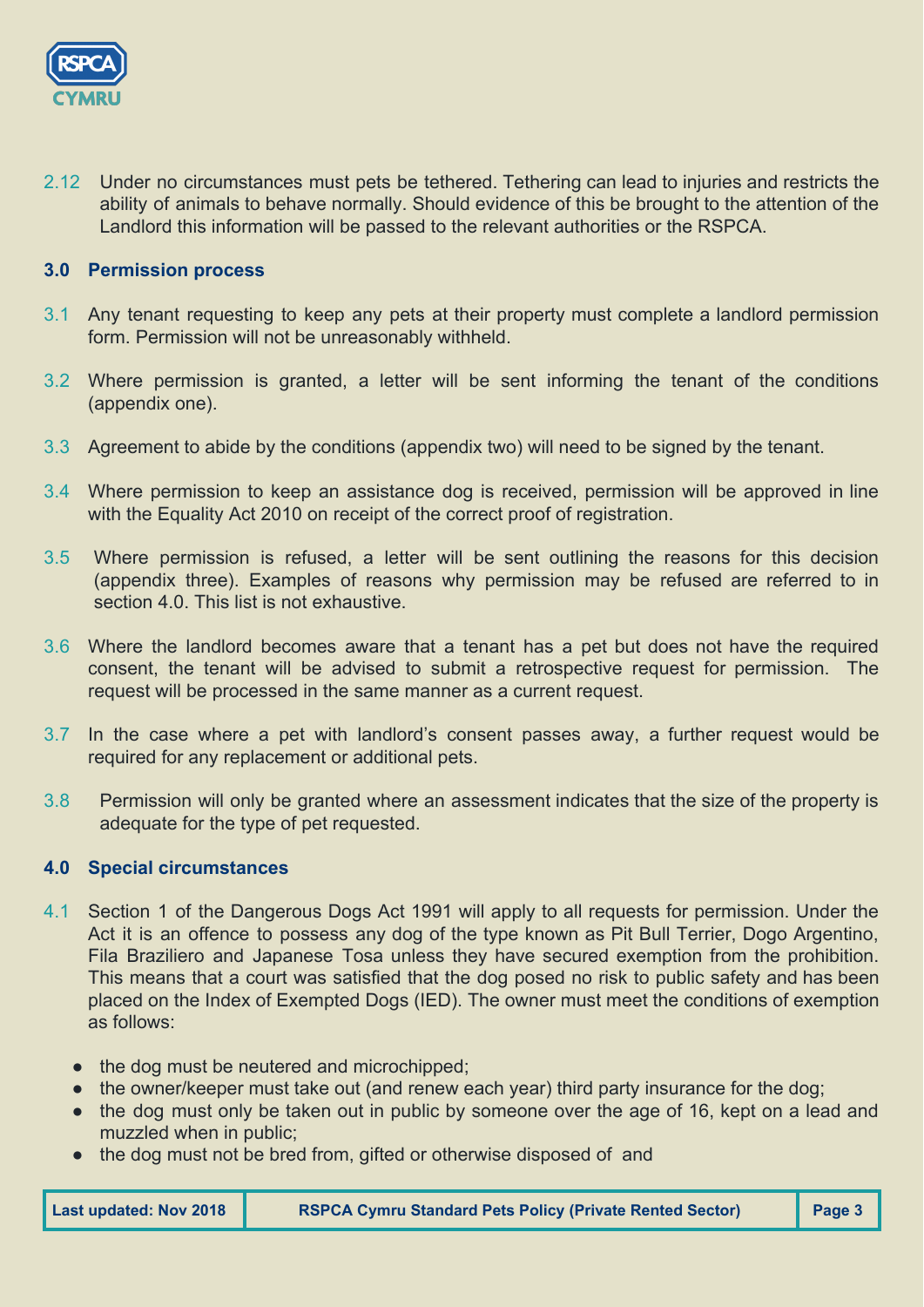| وأيلغ<br>へ          |
|---------------------|
| $\mathbf{v}_i$<br>ю |

registration on the IED

This list is subject to change by legislation; any changes to the list will apply to this procedure.

- 4.2 Tenants applying for permission for pets recognised under the Dangerous Wild Animals Act 1976 (as amended) will not be approved. This list is subject to change by legislation; any changes to the list will apply to this procedure. [Police force name] may be informed of any illegal animals in the property.
- 4.3 If a pet has ever caused serious injury to a person, or if it is dangerous in any other way, for example, venomous snakes, permission will be refused. If permission has already been granted, and an incident occurs or further information is disclosed, this permission will be revoked. This includes, but is not limited to, all animals listed under the Dangerous Wild Animals Act 1976, and any dog found to be dangerously out of control in a public place under the Dangerous Dogs Act 1991.
- 4.4 Permission for non-domestic animals, for example, primates, livestock, horses and wild animals may be refused. It is the discretion of the landlord to potentially allow the keeping of poultry and some species of livestock if the tenant can show their experience of keeping those animals, there is space at the property and the welfare of the animals can be assured.
- 4.5 If the tenant or a resident living at the property has any convictions or past history of abandonment, cruelty, neglect or mistreatment of animals, or convictions for any offences under the Dangerous Dogs Act 1991, or has been disqualified from keeping animals due to a conviction, permission will be refused.

# **5.0 Visitors, fostering and burials**

- 5.1 The tenant should seek permission from the landlord before any pets visit the property, where there is appropriate time to do so. Any pets visiting the property must not cause a nuisance; the tenant will be liable for any nuisance caused at a property. The landlord may disallow pets from visiting the property, or refuse or revoke any permission for pets to visit the property, where nuisance has occurred.
- 5.2 Requests to foster or temporarily look after pets on behalf of others e.g. animal charities will follow the same process as other requests for permission.
- 5.3 Should the tenant wish to bury a deceased pet in the garden the tenant must:
	- Obtain the landlord's permission and if granted:
	- Ensure the deceased pet is buried deep enough (at least 3ft) to prevent other animals digging it up
	- Bury the deceased pet away from a water course
	- Check that the deceased pet did not die of infectious disease.
- 5.4 It a pet dies of infectious disease, the tenant must ensure that it is cremated.

| <b>Last updated: Nov 2018</b> | <b>RSPCA Cymru Standard Pets Policy (Private Rented Sector)</b> | Page 4 |
|-------------------------------|-----------------------------------------------------------------|--------|
|-------------------------------|-----------------------------------------------------------------|--------|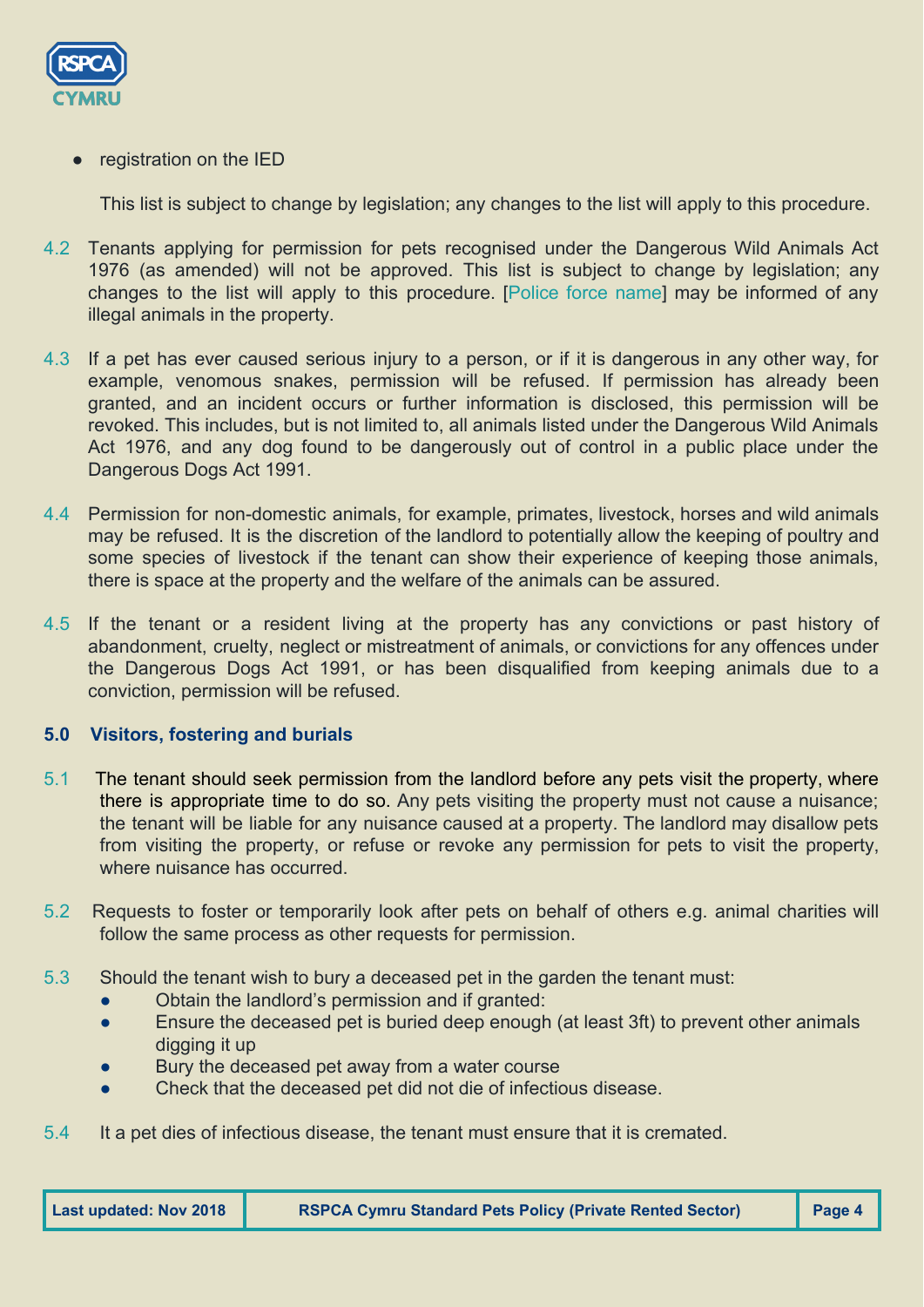

## **6.0 Breaches**

- 6.1 If any of the conditions stated in this document are broken, appropriate action may be taken by the landlord.
- 6.2 The landlord will investigate issues, including noise and hygiene nuisances, raised according to Breach of Tenancy Procedures and/or the Anti-Social Behaviour policy as appropriate.
- 6.3 Reports of cruelty, neglect or impact on health and welfare of any animal in the care of a tenant will be reported to the relevant authorities.
- 6.4 The landlord has the right to withdraw permission and require the removal of a pet where the conditions of this Policy are breached.
- 6.5 Legal action, such as applying for an injunction or eviction will be considered where a tenant refuses to co-operate to address concerns.

# **7.0 Supporting legislation and guidance**

A number of pieces of legislation and guidance have informed this procedure including:

- Animal Welfare Act 2006:
- Control of Dogs Order 1992;
- Dangerous Dogs Act 1991;
- Dangerous Wild Animals Act 1976;
- Equality Act 2010;
- Housing Act 1988 (as amended 1996);
- Offences Against the Person Act 1861;
- Practical Guidelines on Pet Management for Housing Providers;
- Section 34 and 35 of the Policing and Crime Act 2009;
- The Microchipping of Dogs (Wales) Regulations 2015

#### **8.0 Review of procedure**

This procedure will be reviewed every three years, or sooner if there are any significant changes to legislation.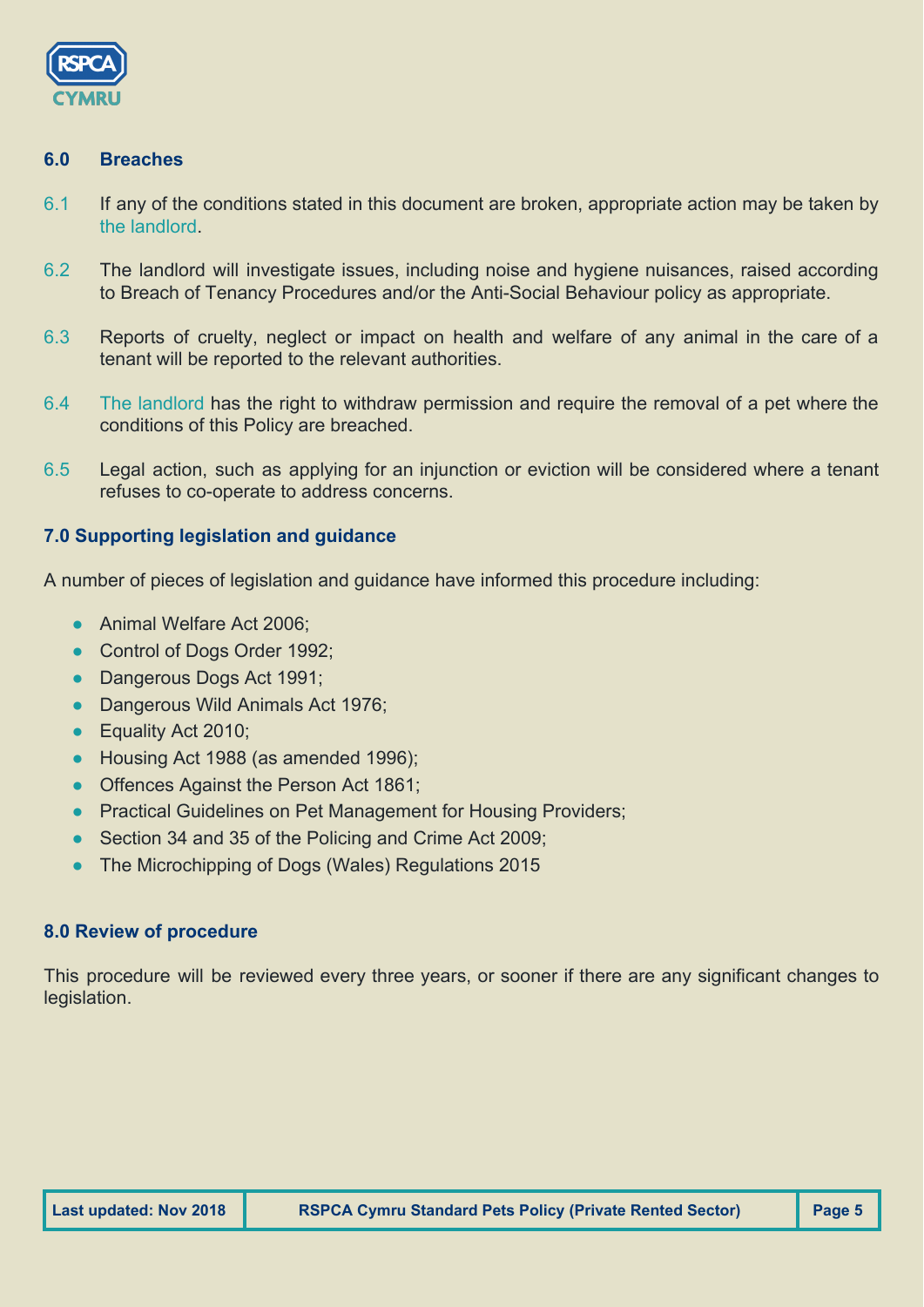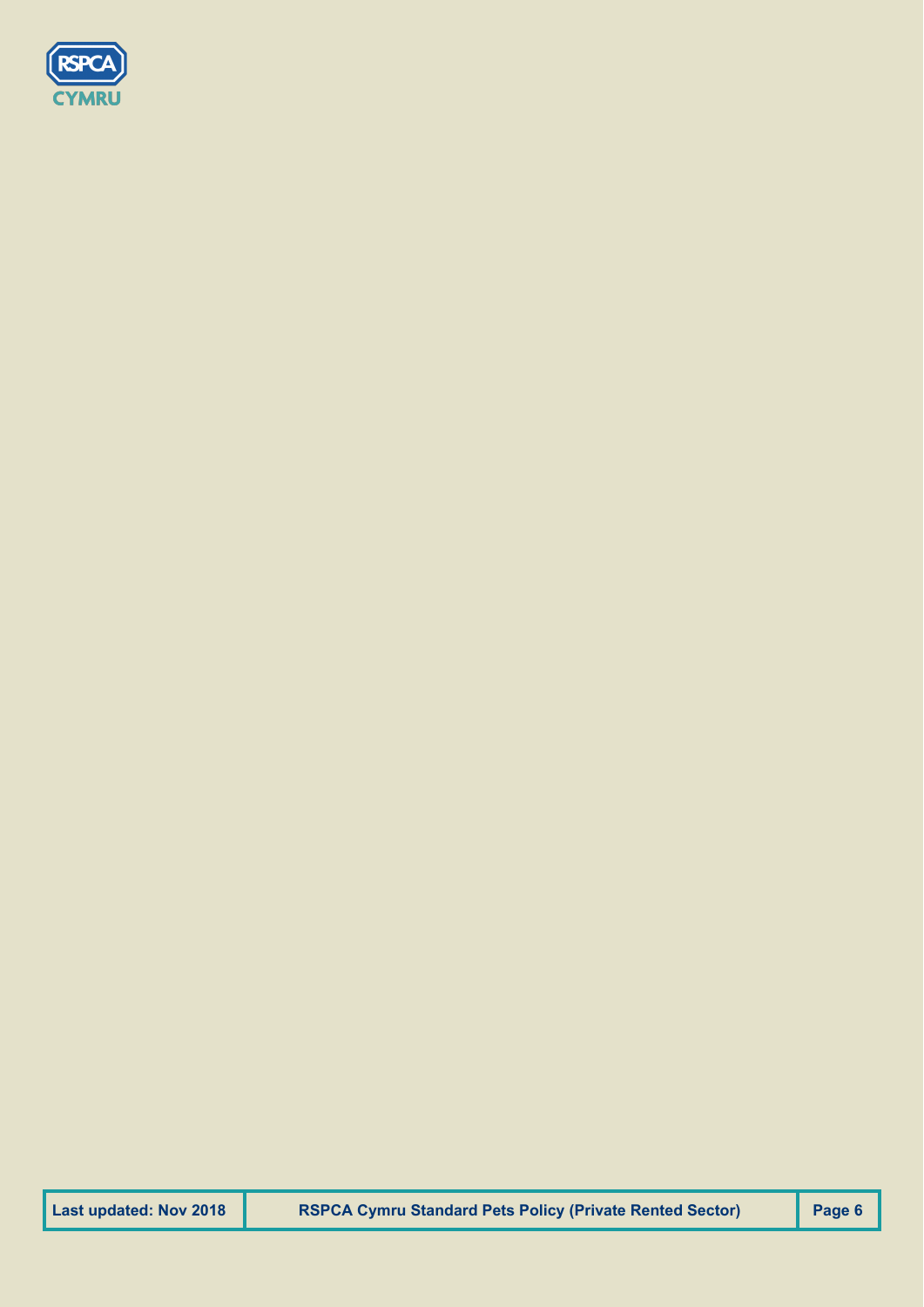

# **Appendices**

# **Appendix One: Permission Granted**

Dear Tenant,

Further to your request dated *XXXX*, I am pleased to inform you that permission has been granted for you to keep a *XXXX* at your home. This permission is granted conditional upon the following:

- 1. As required by law all dogs must be microchipped and details kept up-to-date on the microchipping database and will be enforced by the Police and the local council. Any dog found not to be microchipped will be removed by the Police or council, microchipped, the cost of the microchipping recovered and the owner fined up to £500. All pets should be microchipped, where appropriate and their details kept up to date.
- 2. Any animal(s) should not be allowed to cause a nuisance or annoyance and is not used in an anti-social manner, otherwise you may be required to remove them from your home.
- 3. You must ensure that your home is kept in a clean and orderly condition by not allowing pets to foul or cause any damage in your property, on the boundaries of your garden or in any communal area or in any other way breach the tenancy. You will be responsible for ensuring any fouling is cleaned and disinfected to a high standard. Any soiling that requires external cleaning may be recharged to you.
- 4. You will meet the welfare needs of the animal ensuring adequate provision for care should you be taken ill, or your mobility deteriorate or if you are away from the property for any other reasons.
- 5. You will abide by all applicable terms of the Pets Policy.

There are organisations that provide advice and can, where necessary, care for your pet if you do not have a friend or relative who will do this for you. All tenants responsible for pets have a legal requirement to meet the welfare needs of their animals. The Welsh Government has produced a number of Code of Practice guidelines for the welfare of particular pets, including cats, dogs and rabbits. These guidelines are available on the Welsh Government's website [\(https://beta.gov.wales/animal-welfare-pets\)](https://beta.gov.wales/animal-welfare-pets).

You are also encouraged to take out insurance for your pet, keep up to date with vaccinations and have your pet neutered. There are some initiatives locally that can help with this. For more information, visit the RSPCA or your local council's website.

If you have any further queries, please do not hesitate to contact me at the above address/telephone number.

Yours sincerely

Landlord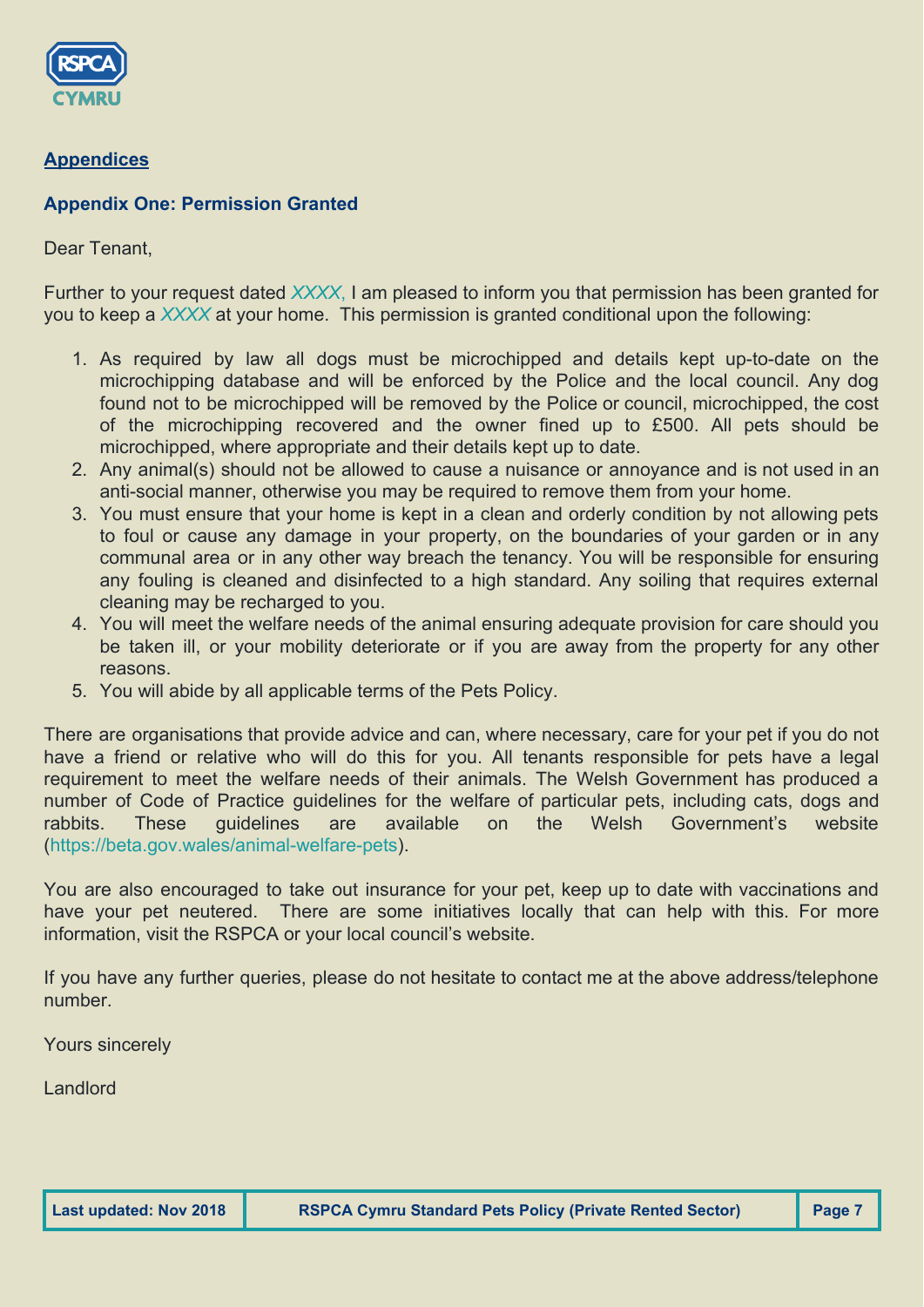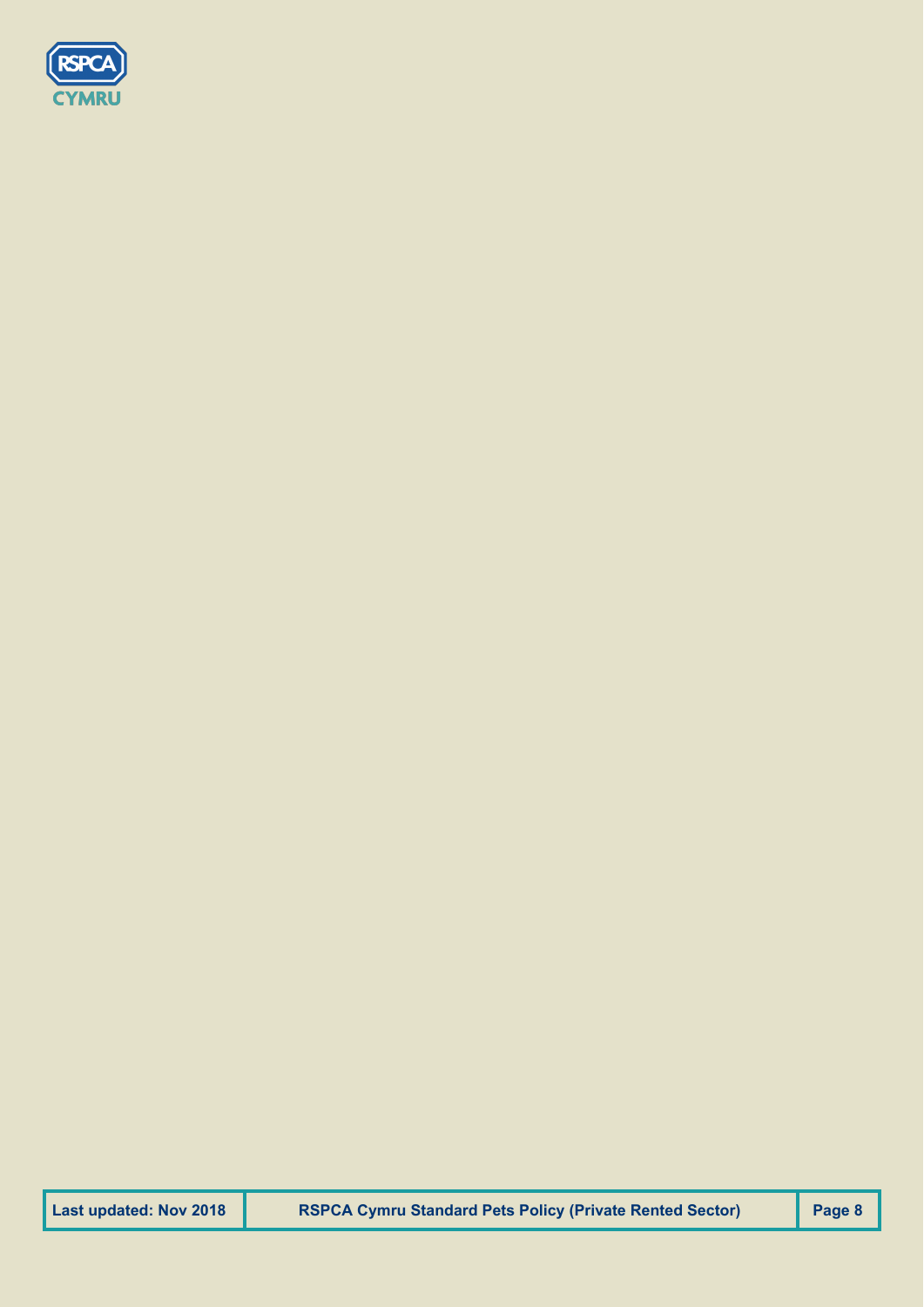

# **Appendix two: Agreement to abide by the conditions of permission and the Pets Policy**

Mr/Mrs/Ms/Mx

Address

**□** I have read the attached letter, stating the conditions for permission to keep a *XXXX* at my home, and the Pets Policy.

□ I understand that should I fail to adhere to these conditions, permission may be revoked by the landlord at which point I will remove the animal.

**Signed** 

**Date**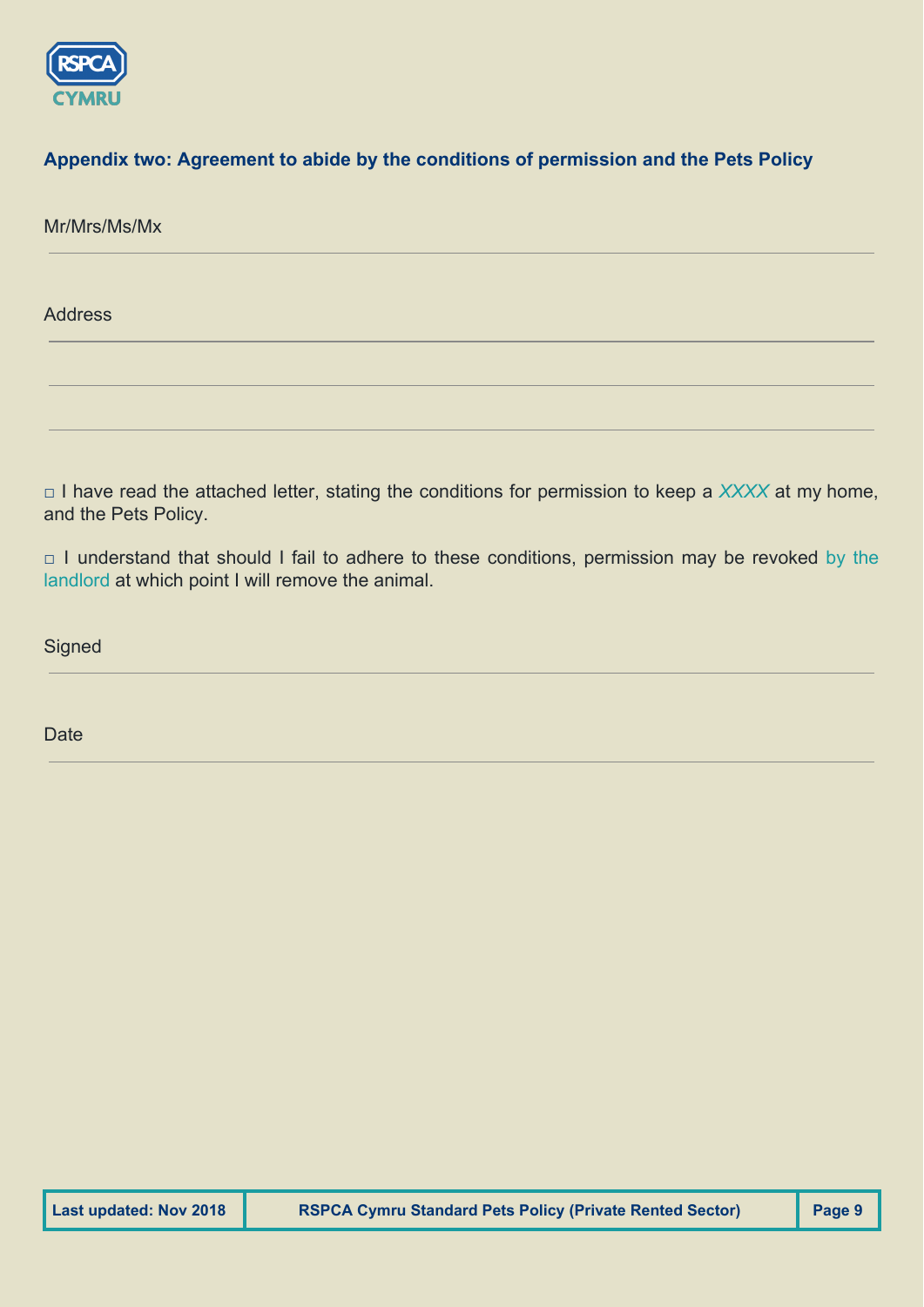

# **Appendix three: Permission Denied**

Dear tenant,

I write with regard to your request dated *XXXX* to keep a [xxx] at your home.

Having considered your application, I regret to inform you that you have not been granted permission to keep the pet(s)/animal(s) at your home. This decision has been made on the following grounds: -

*Condition of property/ Court order preventing pet ownership/ Other*

## *\*\*\*free text\*\*\*\**

I am therefore now giving you 28 days from the date of this letter to remove the pet(s)/animal(s) from your property as you are aware no prior permission was sought to take in the animal(s) in accordance with the terms of your tenancy agreement. If your pets are not removed within this time, we reserve the right to begin legal proceedings. You may wish to consider contacting local animal welfare organisations who may be able to assist you. Local organisations that could assist you include:

- **xxx**
- **xxx**
- xxx

Yours sincerely

Landlord.